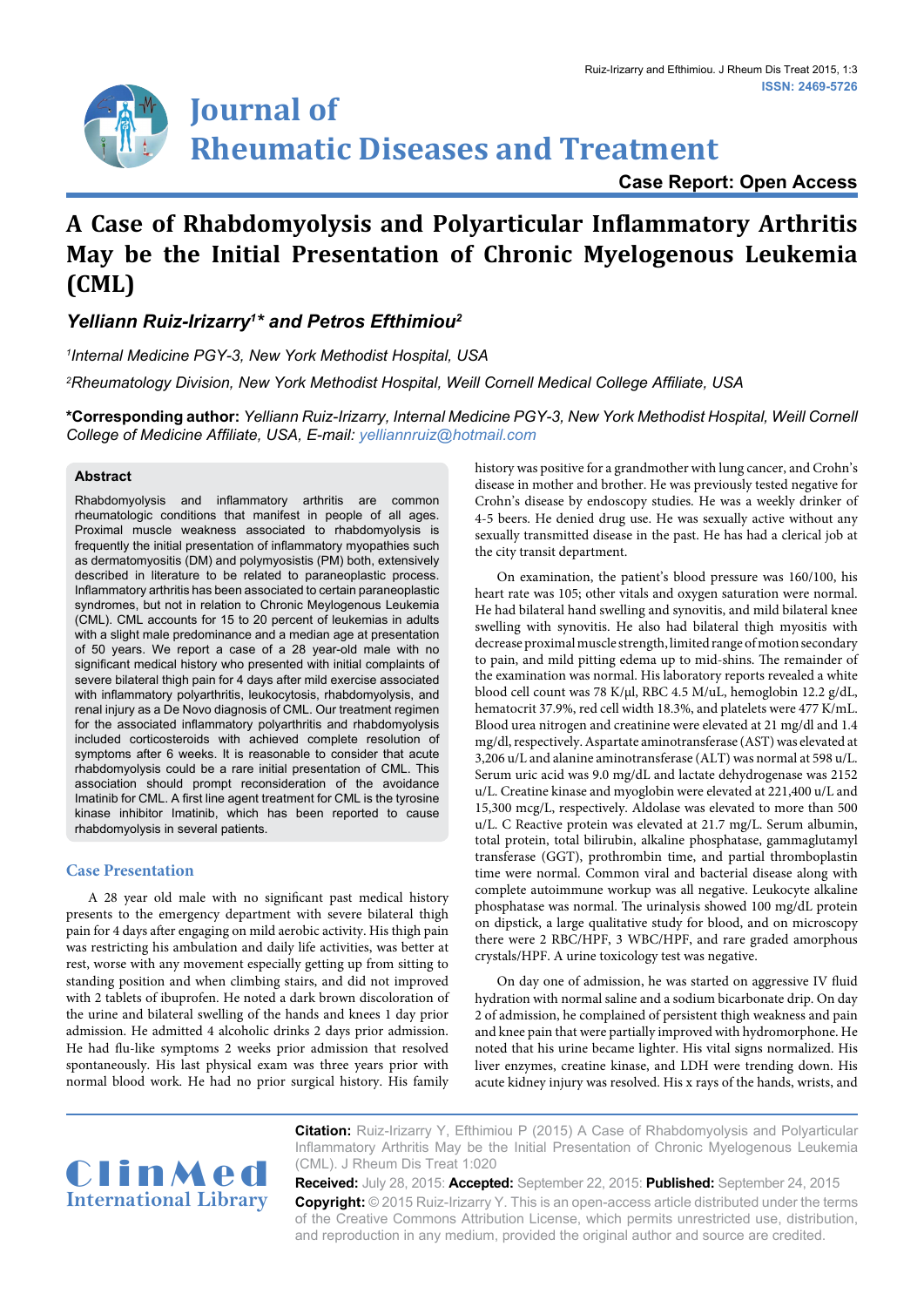knees did not showed an erosive pattern. CT of the chest, abdomen, and pelvis was unremarkable except, for extensive splenomegaly. He was continued on IV hydration with normal saline. He was started on Methylprednisolone 20 mg IV every 8 hours. On day 3 of admission, his symptoms were improved and finally he could get out of bed by himself. Peripheral flow cytometry revealed increased neutrophilic cells with all stages of maturation, including 1.1% atypical blasts. On day 4 of admission, his lower extremity edema and synovitis resolved. He was able to ambulate without assistance. Fluorescence in situ hybridization (FISH) was positive for BCR/Abl translocation. On day 5 of admission, he had a bone marrow biopsy. Methylprednisolone was discontinued and he was started on oral prednisone that was tapered in 1 month. His bone marrow biopsy was morphologically consistent with a myeloproliferative neoplasm. CML confirmed by FISH and Reverse Transcriptase Polymerase Chain Reaction. Aberrant immunophenotypes were detected by flow cytometry (increased CD56 positive neutrophils, ~1% CD7 positive blasts). He was started on Nilotinib 200 mg oral twice a day.

#### **Discussion**

CML is a myeloproliferative neoplasm characterized by the uncontrolled production and proliferation of mature and immature granulocytes with fairly normal differentiation. CML typically results from the abnormal fusion protein of the BCR-Abl gene that regulates the tyrosine kinase activity. CML clinical course is described as triphasic or biphasic as it progresses from a chronic phase to an accelerated phase and on to a terminal blast crisis. Exposure to ionizing radiation is the only known risk factor [[1\]](#page-2-0). The clinical findings at diagnosis of CML vary among patients. More than half of patients are asymptomatic, but others might present with systemic symptoms such as fatigue, malaise, weight loss, sweating, abdominal fullness, and bleeding episodes [[2](#page-2-1)]. Acute gouty arthritis may also present at this time, due to overproduction of uric acid. The diagnosis is commonly suggested by characteristic findings on the peripheral smear. Genetic testing for the Philadelphia chromosome the BCR-Abl fusion gene or the fusion mRNA gene product by conventional cytogenetic analysis (karyotyping), fluorescence in situ hybridization (FISH) analysis, or by reverse transcription polymerase chain reaction (RT-PCR) confirms the diagnosis.

The inflammatory myopathies dermatomyositis (DM) or polymyositis (PM) share the common feature of immune-mediated muscle injury. Clinical and histopathological distinctions between these conditions suggest that different pathogenic processes underlie each of the inflammatory myopathies. One study reported in the literature, estimated that the incidence of cancer for patients with DM was increased five- to sevenfold compare with the general population [[3\]](#page-2-2). The precise links between malignancy and inflammatory myopathy remain incompletely understood [[4\]](#page-2-3). Regenerating cells in myositis muscle but not in normal muscle express high levels of myositis-specific autoantigens suggesting that the link between malignancy and inflammatory myopathy relates to the expression of common autoantigens between cancer tissue and muscle tissue in some patients with DM and PM. The peak incidence of malignancy diagnosis occurs within the two years of the inflammatory myopathy diagnosis, but mostly commonly the malignancy is diagnosed within a period of 7-14 days of the inflammatory myopathy presentation [[5,](#page-2-4)[6](#page-2-5)]. Malignancies can be diagnosed before, simultaneously with, or after the diagnosis of inflammatory myopathy. Adenocarcinomas of the cervix, lung, ovaries, pancreas, bladder, and stomach account for approximately 70 percent of the cancers associated with inflammatory myopathies [\[6,](#page-2-5)[7](#page-2-6)]. In many cases, the inflammatory myopathy responds to successful therapy of the underlying malignancy. Cancerassociated myositis in adults has been associated in several studies with antibodies but more study is required to determine the utility of these autoantibodies for cancer screening in patients with myositis.

Rhabdomyolysis related to tumor lysis syndrome is a well-known entity that is highly associated to acute leukemias. Chemotherapy induced-rhabdomyolysis have been also described in literature to minimal extent, on the tyrosine kinase inhibitors (TKI) use, specifically Imatinib on the treatment of CML. Imatinib is used in the treatment of multiple cancers, most frequently Philadelphia chromosomepositive (Ph+) CML. In Ph+ CML cells, one tyrosine kinase enzyme, [BCR-Abl](https://en.wikipedia.org/wiki/Philadelphia_chromosome) remains activated and cells keep reproducing. Imatinib blocks this BCR-Abl enzyme, stops the phosphorylation process, and abnormal cell growth.

The diagnosis of an early symmetrical inflammatory arthritis could be quite challenging and sometimes it takes several weeks to months following symptom onset. Frequently the association with other diseases and the response to empirical treatment guide the diagnosis, and its prognosis varies on early institution of treatment. Polyarthritis occur in association with cancer including lung, leukemias, and myelodysplastic syndromes. Hypertrophic osteoarthropathy is related to lung cancer while a symmetric or migratory polyarthritis/arthralgia have been well-described on acute leukemias especially in kids. The pain in leukemic arthritis is usually severe and unresponsive to antirheumatic medication [\[8\]](#page-2-7). Inflammatory polyarthritis, monoarticular arthritis, polymyalgia rheumatica, and relapsing polychondritis had been reported in myelodysplastic syndromes [[9](#page-2-8)]. Symmetric polyarthritis affecting the wrists and small joints of the hands, mimicking rheumatoid arthritis (RA), is a relatively rare presentation of paraneoplastic arthritis [\[9\]](#page-2-8). Various arthralgias and arthritis may arise as the result of treatment of malignant disease [\[10\]](#page-2-9).

Our 28-year-old male with acute rhabdomyolysis and inflammatory polyarthritis is the first case described as initial presentation of De novo CML. Recently, a third case of Imatinibinduced acute rhabdomyolysis in CML was described in the English literature [\[11\]](#page-2-10). This relationship might result circumstantial. It is reasonable to consider that acute rhabdomyolysis could be a rare initial presentation of CML, instead of establishing a cause and effect relation between Imatinib and rhabdomyolysis, respectively as concluded by the Naranjo algorithm [\[11\]](#page-2-10).

Myalgia is described as a common side effect in those treated with the first generation TKI's, however acute rhambdomyolysis is considered extremely rare. In fact, rhabdomyolysis did not occurred during the clinical trial conducted for Imatinib approval. Because tyrosine kinases participate in diverse signaling pathways, these enzymes might participate as well in the regulation of signal transduction in smooth muscle causing muscle spasm and potentially a leak of creatine kinase in CML patients [\[12\]](#page-2-11). It is unclear if the continuous activation of tyrosine kinase by the BCR-Abl plays an important role in the pathogenesis of patients with acute rhabdomyolysis.

Our patient was successfully treated with steroids and responded impressively well to both, his myalgias and polyarthritis. In contrast, the 28 year-old patient opted for the second generation TKI Nilotonib in ordered to avoid further episodes of rhabdomyolysis. Nilotinib also targets BCR-ABl kinase, c-KIT and platelet derived growth factor receptor (PDGFR). It is mainly used for Imatinib-resistant CML, however has been approved as a first line agent with similar efficacy. In the randomized trial in patients with newly diagnosed Ph+ CML receiving Imitinib vs. Nolotinib, non-hematologic side effects such as myalgias and arthralgias were reported at a similar rate. Nilotinib caused 35% less muscle spasm than Imatinib.

#### **Conclusion**

An acute inflammatory process manifested as acute myositis and polyarthtitis preceded the diagnosis of CML. It is reasonable to consider that acute rhabdomyolysis could be a rare initial presentation of CML instead of a chemotherapy-related myopathy. The inflammatory polyarthritis could have been related to acute crystal arthritis, insult that responded well to steroids. The association between rhabdomyolysis and a De Novo diagnosis of CML should prompt reconsideration of its treatment. The avoidance of Imatinib as a first line therapy agent and possibly the inclusion of creatine kinase as screening tool in the same individuals could be of clinical relevance in CML.